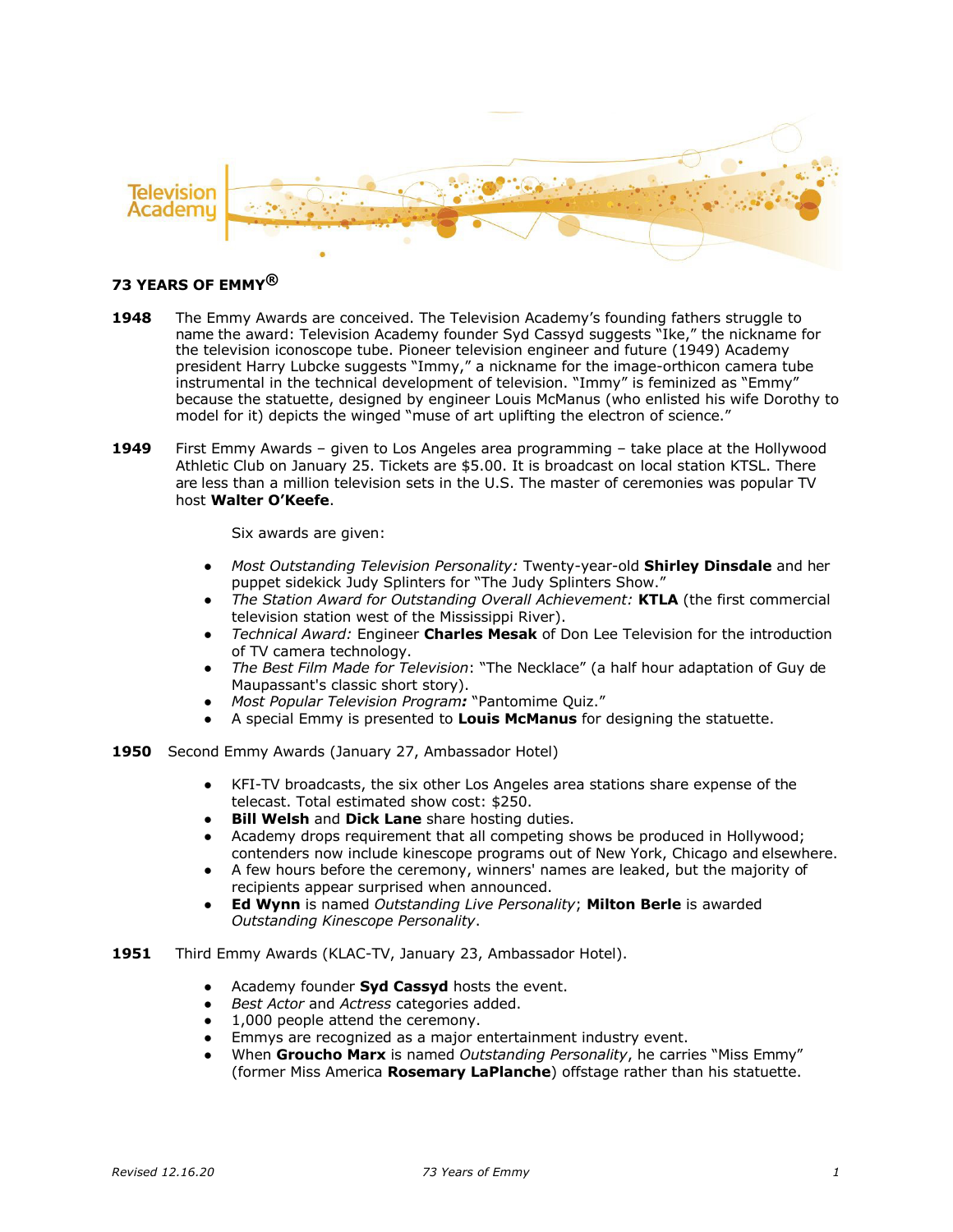#### **1952** Fourth Emmy Awards (February 18, Coconut Grove)

- Telecast locally by ABC's KECA in Los Angeles.
- **Lucille Ball and Desi Arnaz are the hosts.**
- No coast-to-coast network broadcast available; New York winners are contacted by phone.
- Special achievement award goes to **Senator Estes Kefauver** who investigated organized crime and opened Congressional hearings to the television audience.
- AT&T presented with special achievement award for developing microwave relay system that enables television to be viewed nationwide.
- Awards committee is set up to develop a national awards system.
- **1953** Fifth Emmy Awards (KLAC, February 3, Hotel Statler)
	- **Art Linkletter** emcees, handling with aplomb falling scenery and a microphone that goes dead for 10 minutes.
	- **Lucille Ball** accepts Emmys for *Best Situation Comedy* ("I Love Lucy") and *Best Comedienne*. It is the first social function she attends since the birth of her son, Desi Arnaz Jr.
	- Although Lucy is also considered a shoe-in for *Outstanding Television Personality*, the award goes to **Bishop Fulton J. Sheen**.
- **1954** Sixth Emmy Awards (KHJ, February 11, Hollywood Palladium)
	- **Ed Sullivan** emcees, a move intended to diffuse his rancor towards the West Coastbased Academy.
	- Ceremony almost cancelled when broadcaster KHJ-TV cannot find a sponsor.
	- Year marks the beginning of "the golden age of television's" live anthology drama series such as "Television Playhouse," "Studio One," "Playhouse 90," "Kraft Television Theatre" and the "U.S. Steel Hour."
- **1955** Seventh Emmy Awards (NBC, March 7, Moulin Rouge in Hollywood/Nino's LaRue in New York)
	- U.S. television set ownership grows to 25 million.
	- NBC pays \$110,000 for the rights to air telecast across the nation; the show airs simultaneously on both coasts, adding prestige and publicity.
	- **Steve Allen** hosts from Hollywood; **Dave Garroway** from New York.
	- First presentation of Emmys to a full range of craft awards.
- **1956** Eighth Emmy Awards (NBC, March 17, Pan Pacific Auditorium in Hollywood/Grand Ballroom Waldorf Astoria, New York)
	- **Art Linkletter** hosts from Hollywood; **John Daly** from New York.
	- 40 awards are presented; 24 during the 90 minute broadcast, and 16 immediately following.
	- Working press arrive at 5 p.m. for cocktails and are seated at special ringside tables where space is set aside for post-award interviews.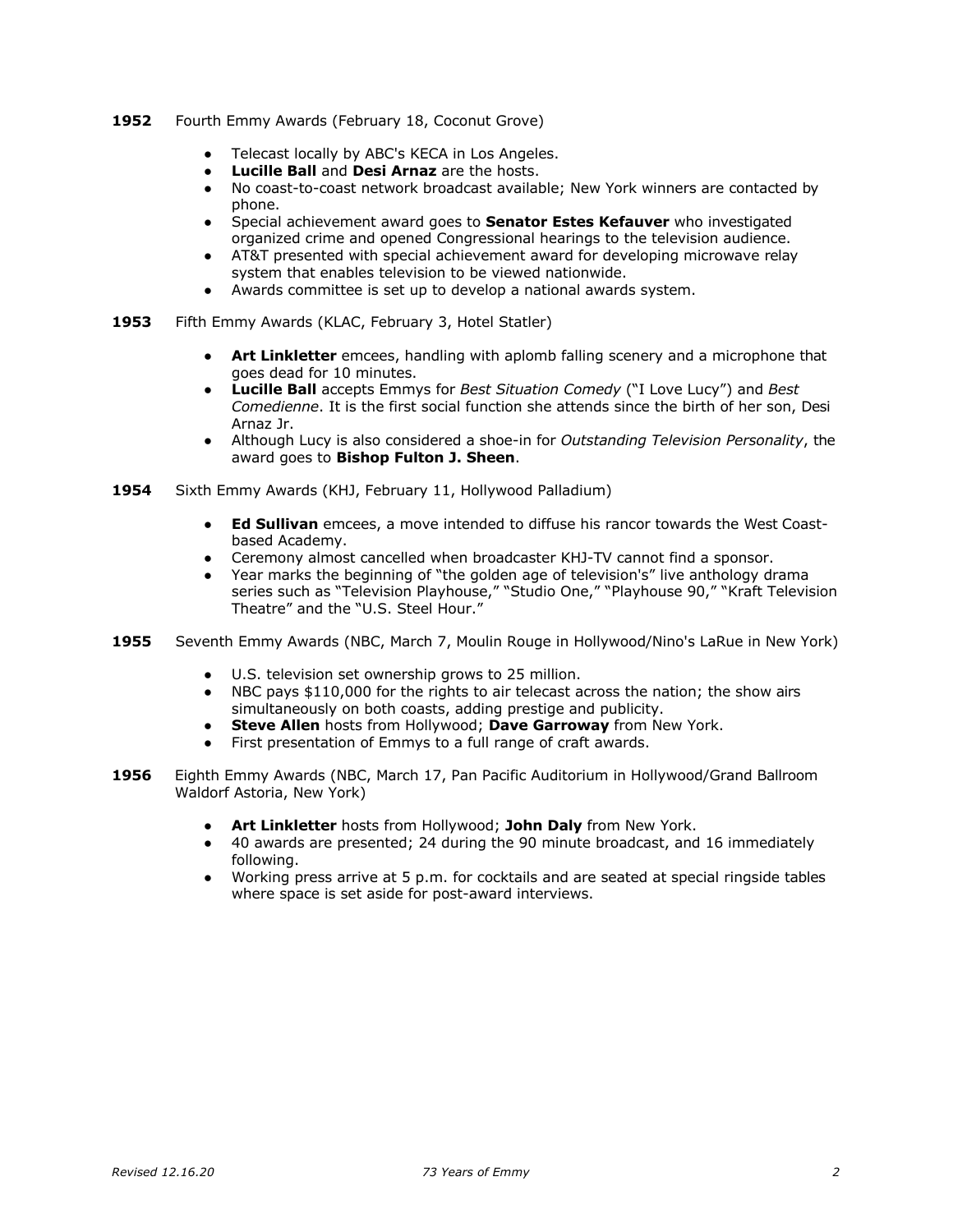- **1957** Ninth Emmy Awards (NBC, March 16)
	- Awards Ceremony is preceded a month earlier by novel, color telecast to announce nominees, scripted by **Rod Serling** and featuring **Steve Allen, Sid Caesar, Phil Silvers, Danny Thomas** and songwriter **Johnny Mercer** (then Television Academy President).
	- First nationwide color telecast from NBC's East and West Coast studios; **Desi Arnaz** emcees.
	- According to TV Guide's March 16, 1957 issue, *"...the Emmy Awards have finally achieved the stature of the Oscars. Certainly everyone in television feels that the Emmy is the highest honor in the industry."*
- **1958** 10<sup>th</sup> Emmy Awards (NBC, April 15)
	- **Phil Silvers** hosts Seventh Regiment Armory National Guard in New York and **Danny Thomas** from the Coconut Grove in Hollywood.
	- Telecast sponsors include Procter & Gamble and the Pontiac Division of General Motors.
	- **Lassie** finally attends the show as a presenter.
- **1959** 11<sup>th</sup> Emmy Awards (NBC, May 6)
	- First time Emmys are broadcast from three locations: Hollywood (Moulin Rouge), New York (Ziegfeld Theatre) and Washington, D.C. (Mayflower Hotel) -- where **Vice President Richard Nixon** helps present news and documentary awards.
	- **Raymond Burr** emcees.
	- "An Evening with Fred Astaire" sweeps its nine category nominations including Best Single Performance by an Actor for **Fred Astaire** -- but Ed Sullivan and some critics contest the sweep. Ultimately, Astaire keeps his award.Eligibility period stretched to 14 months one time only, allowing the switch of eligibility period from calendar year to actual TV season.
	- NBC technicians strike (in tuxedos keeping with Emmy dress code); cameras and broadcast controls are manned by NBC executives. Broadcast proceeds without technical difficulty.
- **1960** 12<sup>th</sup> Emmy Awards (NBC, June 20)
	- **● Fred Astaire** hosts from NBC's Burbank Studios; **Arthur Godfrey** from New York's Ziegfeld Theatre. It's a telecast highlighted by many firsts:
	- **Harry Belafonte** is first black performer to win an Emmy, for "Tonight with Belafonte."
	- Hanna-Barbera's syndicated show "Huckleberry Hound" wins *Outstanding Children's Show,* becoming the first syndicated program and first cartoon series to ever win an Emmy.
	- **Ingrid Bergman** wins an Emmy for her first television performance in NBC's "The Turn of the Screw."
	- **Laurence Olivier** wins an Emmy for his debut television performance in NBC's "The Moon and Sixpence."
	- A relatively unknown comedian, **Bob Newhart**, gets extra airtime when a skit featuring comedy duo **Mike Nichols** and **Elaine May** is cancelled. A new television star is born.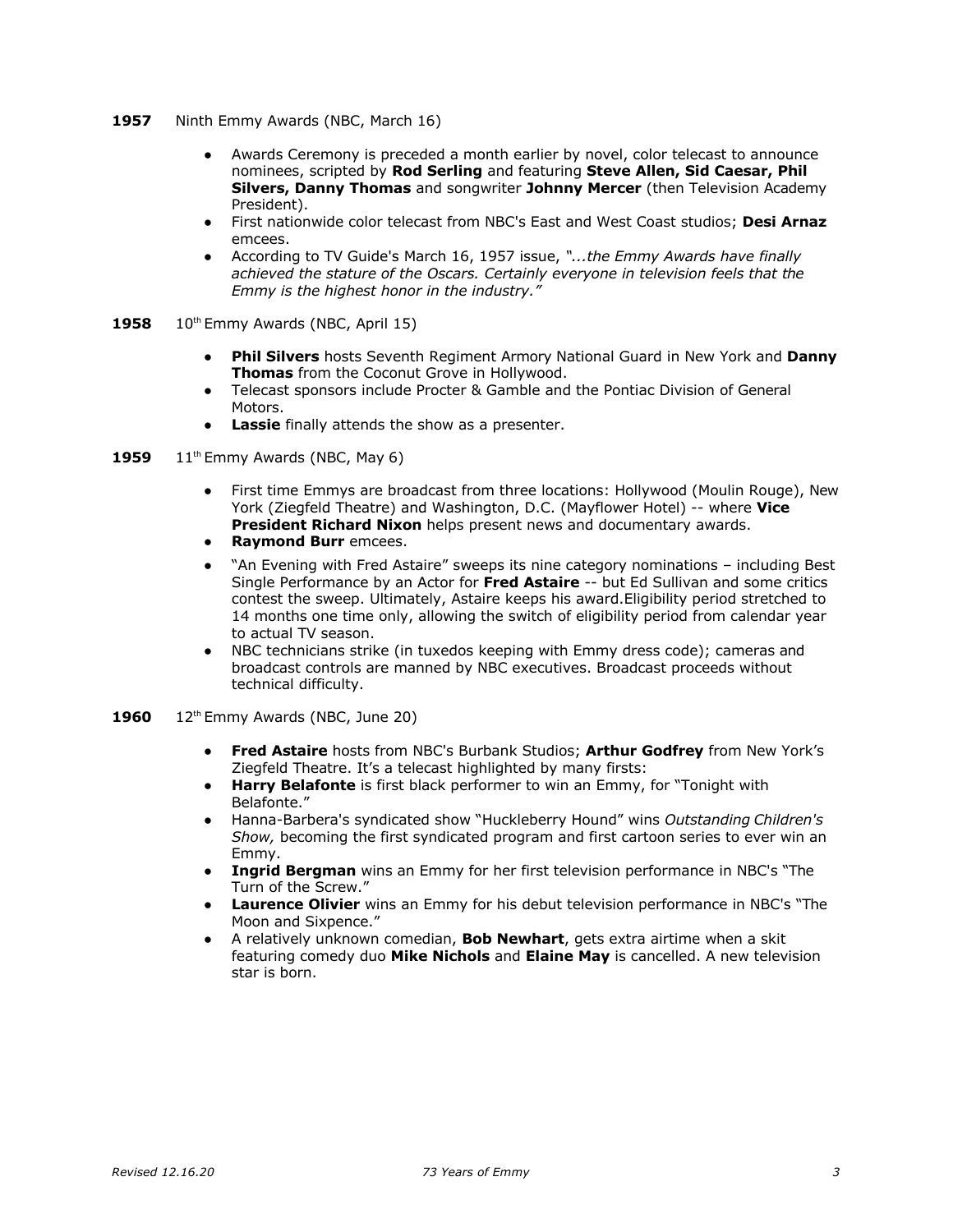- **1961** 13<sup>th</sup> Emmy Awards (NBC, May 16)
	- **Dick Powell** hosts from Moulin Rouge in Hollywood and **Joey Bishop** from the Ziegfeld Theatre in New York.
	- First time eligibility period for awards directly parallels television network season.
	- Ceremony dominated by "Hallmark Hall of Fame's Macbeth," the first made-for-TV movie – Emmys go to the program, stars **Maurice Evans** and **Judith Anderson**, director **George Schaefer**.
	- Telecast pulls a 33.9 Nielsen rating and is the most watched show of its week, beating "Candid Camera," "The Ed Sullivan Show" and "The Untouchables."
- **1962** 14<sup>th</sup> Emmy Awards (NBC, May 22)
	- Telecast uses film and tape clips from nominated shows for the first time.
	- **Bob Newhart** emcees from the Hollywood Palladium; **Johnny Carson** from the New York Astor Hotel; NBC newsman **David Brinkley** hosts at the Sheraton Park Hotel in Washington D.C.
	- Washington, D.C. takes the spotlight as special Trustees Award is given to **Jacqueline Kennedy** for her CBS-TV tour of the White House. **Lady Bird Johnson**  accepts for the camera-shy First Lady.
	- A new award is presented in New York created solely for daytime programs.
	- Television Academy's Board of Trustees honors the news departments of ABC, CBS and NBC for their coverage of **John Glenn's** space flight.
- **1963** 15<sup>th</sup> Emmy Awards (NBC, May 26)
	- **Joey Bishop** emcees from the Hollywood Palladium; **Arthur Godfrey** from New York's Americana Hotel; **Chet Huntley** hosts from the Sheraton-Park Hotel in Washington D. C.
	- President **John F. Kennedy** receives a Trustees citation "… for having initiated news conferences on TV, and for scheduling a news conference as part of the first Telstar broadcast."
	- AT&T is given Trustees Award for conceiving and developing Telstar satellites.
	- An international Emmy is introduced and the recipient is the U.K.'s Granada Television for its three-hour adaptation of Tolstoy's "War and Peace."
- **1964** 16<sup>th</sup> Emmy Awards (NBC, May 25)
	- **Joey Bishop** emcees from the Hollywood Palladium; **E.G. Marshall** from the Texas Pavilion at the New York World's Fair
	- Top honors go to "The Dick Van Dyke Show*" Outstanding Comedy Series, Lead Actor and Actress* (**Dick Van Dyke** and **Mary Tyler Moore**), *Director* (**Jerry Paris**) and *Writers* (**Carl Reiner, Sam Denoff** and **Bill Persky**).
	- **Shelley Winters** wins for *Outstanding Single Performance by a Lead Actress* in Chrysler Theatre's teleplay "Two is the Number" and mistakenly thanks the Motion Picture Academy for her award.
- 1965 17<sup>th</sup> Emmy Awards (NBC, September 12)
	- **● Danny Thomas** hosts from Hollywood Palladium; **Sammy Davis Jr.** from New York Hilton.
	- More than 50 million Americans watch the show.
	- There are five winners in *Outstanding Achievement in Entertainment* (**Leonard Bernstein, Lynn Fontanne, Alfred Lunt, Barbra Streisand, Dick Van Dyke**) and four in *Outstanding Entertainment Programs* ("The Dick Van Dyke Show," "The Magnificent Yankee," "My Name is Barbra," "What Is Sonata Form? Young People's Concert with Leonard Bernstein").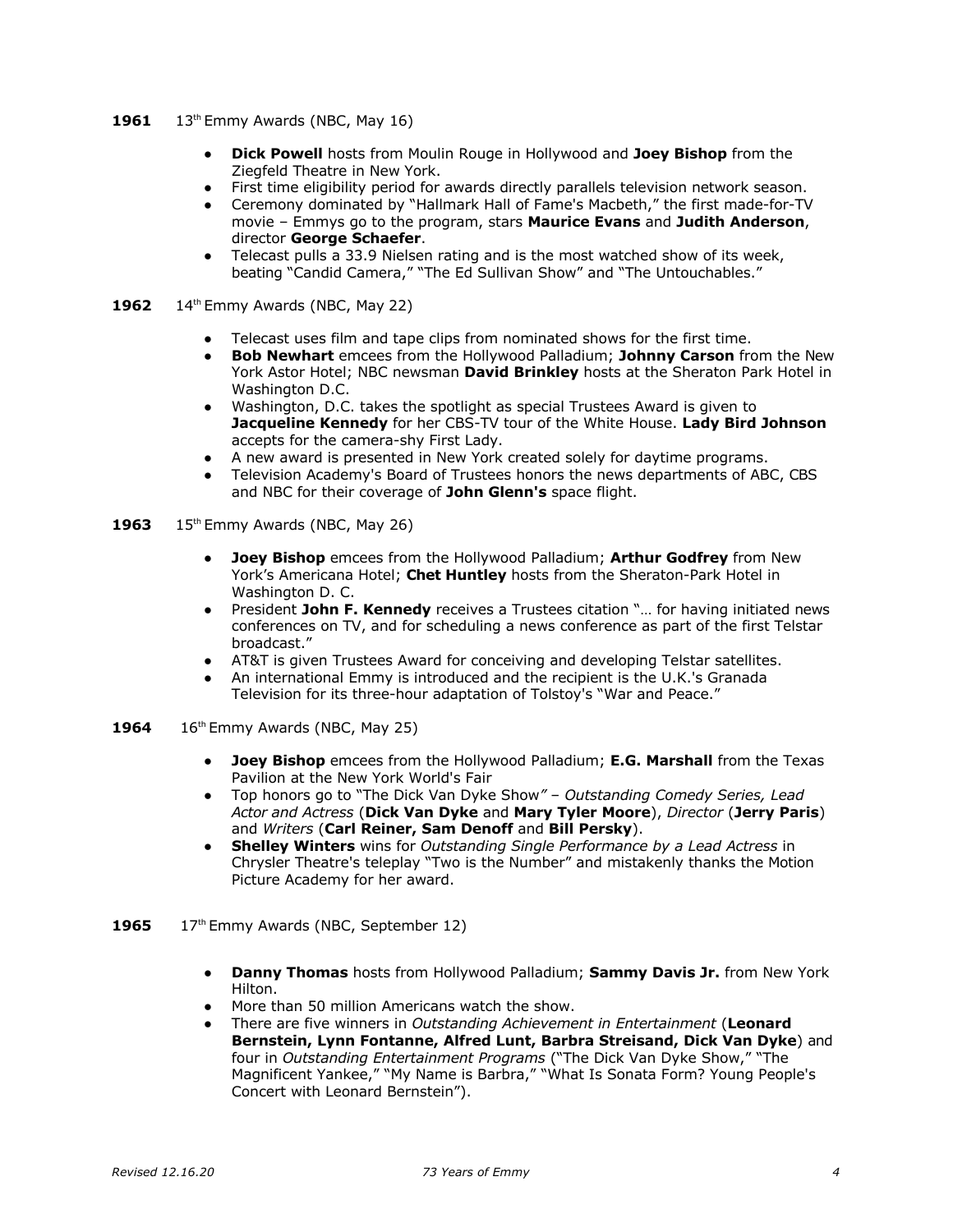- **1966** 18<sup>th</sup> Emmy Awards (CBS, May 22)
	- **● Danny Kaye** hosts at Hollywood Palladium; **Bill Cosby** at New York's Americana Hotel.
	- The Emmy Awards begin rotating among the three networks.
	- The awards categories are revamped again. Half revert to previous format of one winner per category. The rest continue to be "areas" of achievement in which multiple, one or no winners can be named.
	- **Bill Cosby** ("I Spy") wins *Outstanding Actor in a Drama Series only the second* black performer to win an Emmy.
- 1967 19<sup>th</sup> Emmy Awards (ABC, June 4)
	- **● Joey Bishop** hosts from Century Plaza Hotel in Los Angeles; **Hugh Downs** from New York's Americana Hotel.
	- Costume Design is recognized as an Emmy category.
	- **Bob Mackie** and **Ray Aghayan** win first Emmy for *Best Costume Design* for "Alice Through the Looking Glass."
	- **Gene Kelly's** "Jack and The Beanstalk" (which combined live action and animation) wins *Outstanding Children's Programming.*
	- "The Monkees" is a surprise first-season winner as *Outstanding Comedy Series*.
- **1968** 20<sup>th</sup> Emmy Awards (NBC, May 19)
	- **● Frank Sinatra** hosts from Hollywood Palladium; **Dick Van Dyke** from New York's Americana Hotel.
	- A highlight of the show is **Lucille Ball, Carol Burnett** and Sinatra singing "I Remember it Well."
	- Four months after its premiere, NBC's risqué variety show "Rowan and Martin's Laugh-In" scores four Emmys.
- 1969 21<sup>st</sup> Emmy Awards (CBS, June 8)
	- **● Bill Cosby** hosts from Santa Monica Civic Auditorium; **Merv Griffin** from Carnegie Hall.
	- Four cancelled series receive Emmys: NBC's "Get Smart" and "The Ghost and Mrs. Muir," ABC's "Judd for the Defense" and CBS' "The Smothers Brothers Comedy Hour."
	- Most controversial votes were 'no votes'. No Emmy is given in three categories: *Outstanding Single Performance by an Actor in a Supporting Role; Outstanding Directorial Achievement in Comedy, Variety or Music* and *Outstanding Achievement in Children's Programming.*
- **1970** 22<sup>nd</sup> Emmy Awards (ABC, June 7)
	- **● Bill Cosby** hosts from Century Plaza in Los Angeles; **Dick Cavett** from Carnegie Hall in New York.
	- First year the telecast concentrates solely on primetime entertainment.
	- Separate Creative Arts Awards are created when craft and technical awards are presented at an earlier non-televised event; telecast can no longer accommodate expanding number of awards presentations.
- **1971** 23rd Emmy Awards (NBC, May 9)
	- **● Johnny Carson** hosts from Hollywood Palladium.
	- For the first time since 1953, the Emmys are telecast entirely from Hollywood.
	- **Shirley Dinsdale,** recipient of first Emmy, flown in from New York to attend ceremony.
	- Skit featuring Edith and Archie from "All in the Family" opens show; "All in the Family" goes on to win *Outstanding New Series* and *Outstanding Comedy Series*.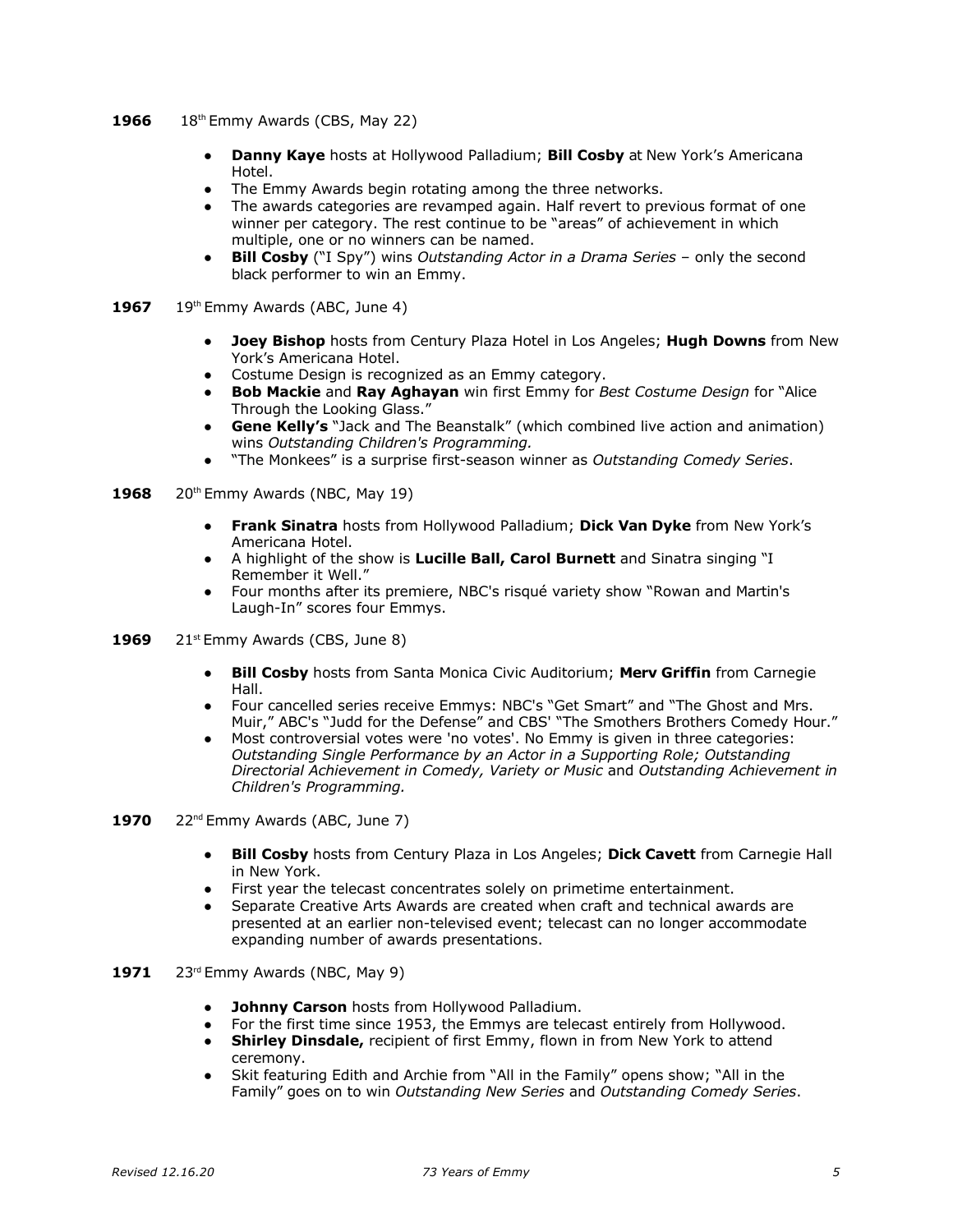- **1972** 24<sup>th</sup> Emmy Awards (CBS, May 14)
	- **Johnny Carson** hosts from Hollywood Palladium.
	- New categories added: *Outstanding Achievement in Daytime Drama* goes to "The Doctors," and *Outstanding Religious Programming – Individual* (**Alfredo Antonini**, music director for "And David Wept."
	- "Brian's Song" wins *Outstanding Program*, setting new standard for made-for-TV movies.
- **1973** 25<sup>th</sup> Emmy Awards (ABC, May 20)
	- **Johnny Carson** hosts from the Shubert Theatre in Los Angeles.
	- Due to rules changes, the awards introduce a new category*: Outstanding Drama/Comedy – Limited Episode*, to differentiate competitions between ongoing regular series and limited series such as the closed-ended "Masterpiece Theatre" limited series.
	- Talk show category is eliminated.
	- **Bob Fosse** becomes only person to win an Emmy (three wins for "Liza with a 'Z'"), Oscar and Tony in the same year.
	- Categories are created for Daytime Dramas and Non-Dramas. **Mary Fickett** of "All My Children" is the first soap opera actor ever to win an Emmy.
	- For the first time ever News and Documentary Emmys are bestowed in a separate, May 22 CBS telecast from the New York Hilton.
- **1974** 26<sup>th</sup> Emmy Awards (NBC, May 28)
	- **● Johnny Carson** hosts from Pantages Theatre in Hollywood.
	- CBS wins 44 Emmys, the most won in a single year by a network.
	- "Super Emmys" awarded for first time: since so many Emmys are given away each year for best actor (in comedy, drama, limited series and TV film genres), they would compete against each other for "Actor of the Year – Series" or "Actor of the Year – Special." Likewise for actresses, directors, writers, etc. Fourteen Super Emmys in primetime and five in daytime are awarded. Hollywood's biggest stars, producers and directors protest and threaten to quit the Academy but NATAS convinces them to give it a try. Soon after the broadcast, "Super Emmy" is dropped.
	- First time Daytime TV given a separate, daytime broadcast May 28 on NBC from Rockefeller Plaza in New York.
	- News and Documentary Emmys are presented on ABC on September 4.
- 1975 27<sup>th</sup> Primetime Emmy Awards (CBS May 19)
	- Telecast from the Hollywood Palladium, features 10 female stars as Mistresses of Ceremonies: **Lucille Ball, Bea Arthur, Jean Stapleton, Carol Burnett, Cher, Teresa Graves, Mary Tyler Moore, Susan Saint James, Michael Learned** and Karen Valentine. The 11<sup>th "</sup>hostess" is Flip Wilson appearing in drag as his sassy character "Geraldine."
	- Writers and directors threaten to boycott the Emmys when they learn of Television Academy's initial plan to present their Emmys off air.
- 1976 28<sup>th</sup> Primetime Emmy Awards (ABC, May 17)
	- Hosting duties are shared by **Mary Tyler Moore** and **John Denver** at the Shubert Theatre in Los Angeles.
	- Newcomer "Saturday Night Live" wins four Emmys out of five nominations. **Milton Berle** presents show with *Best Variety Series* award.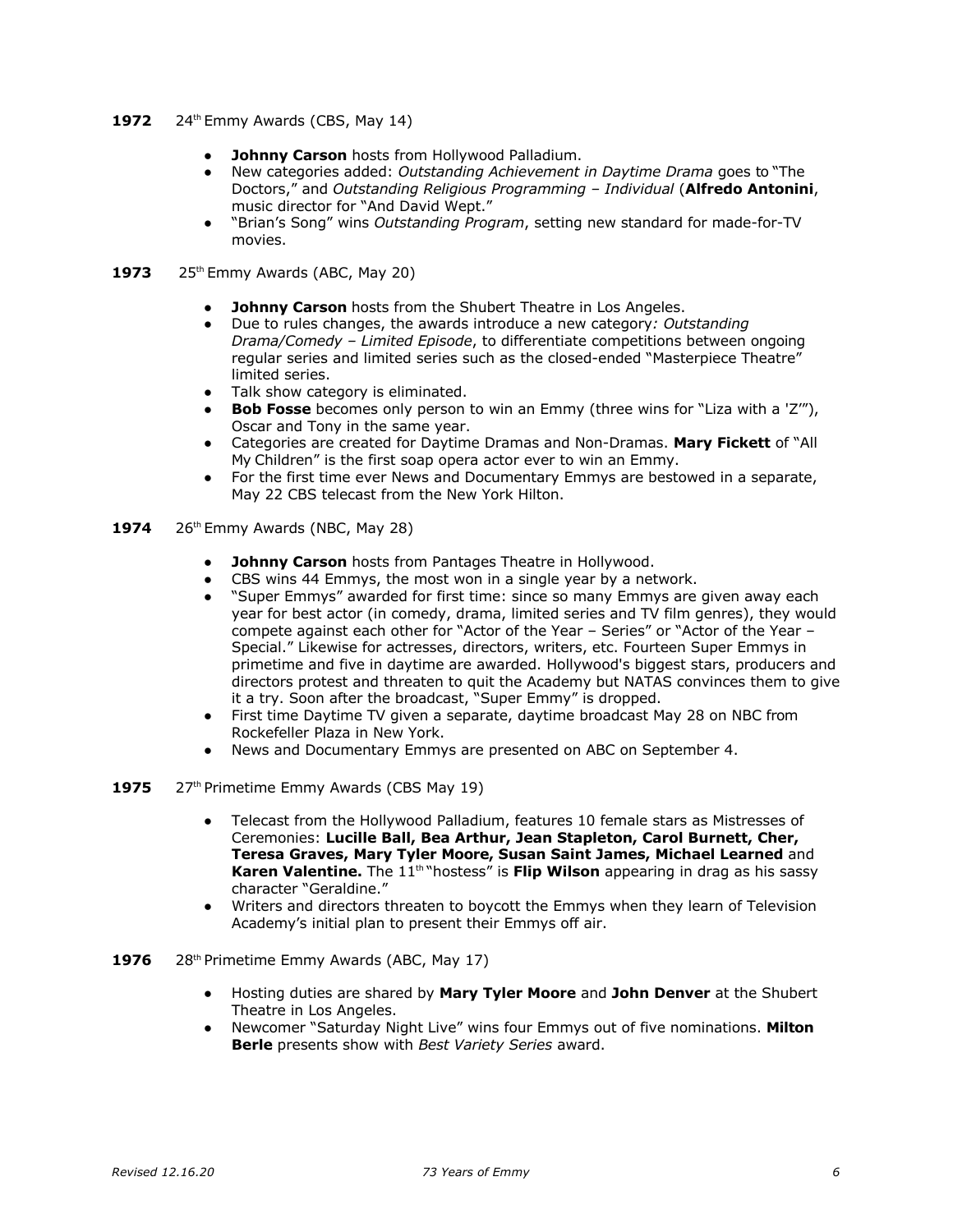- 1977 29<sup>th</sup> Primetime Emmy Awards (NBC, September 11, Pasadena Civic Auditorium)
	- Due to differences between New York and Hollywood chapters of the Television Academy, and the split of the organization into two different academies, the Primetime Emmys air in September. The Hollywood group reverts to its original name -- Academy of Television Arts & Sciences -- and the New York group goes by National Academy of Television Arts & Sciences.
	- Each group controls specific award shows. Los Angeles keeps the Primetime Emmys and NATAS the Daytime Emmys, News Documentary and Sports Emmys as well as jurisdiction over 19 chapters around the U.S. which produce local Emmy events.
	- ABC's most-watched miniseries, **"Roots," receives a record 37 nominations** and picks up 9 awards – the most ever won by a miniseries.
	- It's a tie a first in Emmy history. *Outstanding Special or Drama* ends in a tie and both shows are directed by the same person. ABC's **"Eleanor and Franklin: The White House Years"** and NBC's **"Sybil,"** both directed by **Daniel Petrie**.
	- **Angie Dickinson** and **Robert Blake** host.
	- The show clocks in at a record 3 hours and 30 minutes.
- **1978** 30<sup>th</sup> Primetime Emmy Awards (CBS, September 17)
	- **● Alan Alda** emcees from Pasadena Civic Auditorium.
	- Show is interrupted by a half hour press conference in which **U.S. President Jimmy Carter, Egyptian President Anwar Sadat** and **Israeli Prime Minister Menachem Begin** announce a successful resolution to their peace talks at Camp David.
- **1979** 31<sup>st</sup> Primetime Emmys Awards (ABC, September 9)
	- **● Henry Winkler** and **Cheryl Ladd** host from Pasasdena Civic Auditorium.
	- Telecast is interrupted by President Carter's tribute to three television newsman killed in Nicaragua and Guyana.
	- The Governors Award is presented to **Walter Cronkite** (who was president of the New York chapter of the Television Academy 25 years earlier); CBS Founder **William S. Paley** is given the Trustees Award and **Milton Berle** "Mr. Television" receives a special presentation.
- 1980 32<sup>nd</sup> Primetime Emmy Awards (NBC, September 7)
	- **● Dick Clark** and **Steve Allen** host from Pasadena Civic Auditorium.
	- The Television Academy adjusts the show to reflect the resurgence of variety/music shows and adds three awards for directors, writers and art directors.
	- John Leverence is named Awards Administrator for the Television Academy.
	- The  $32<sup>nd</sup>$  Primetime Emmys are boycotted by the actors and actresses because it occurs during the seven-week strike by the Screen Actors Guild (SAG) and the American Federation of Television and Radio Artists (AFTRA) against the television networks and major TV and film producers.
	- **Powers Boothe** is the only one of the 52 nominated performers to attend. He wins for *Outstanding Actor in a Limited Series or Special* for "Guyana Tragedy: The Story of Jim Jones" and receives a standing ovation. He is remembered for saying "This is either the most courageous moment of my career or the stupidest."
- 1981 33<sup>rd</sup> Primetime Emmy Awards (CBS, September 13)
	- **● Ed Asner** and **Shirley MacLaine** host from Pasadena Civic Auditorium.
	- "Hill Street Blues," a first-year police drama on NBC with little viewership, receives 21 nominations and wins eight Emmys – no series has ever received as many nominations in one season nor has ever won as many statuettes.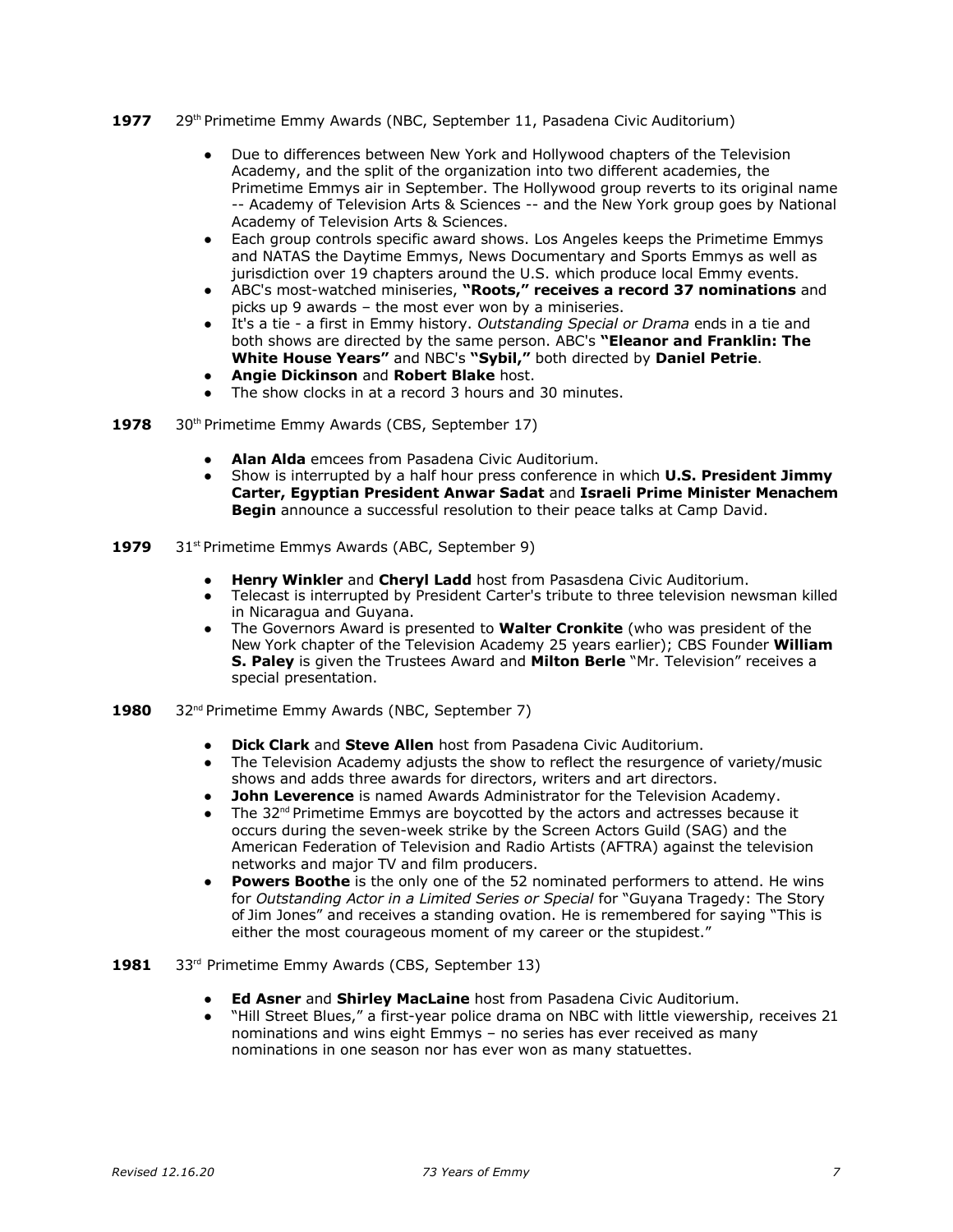- 1982 34<sup>th</sup> Primetime Emmy Awards (ABC, September 19)
	- **● Marlo Thomas** and **John Forsythe** host from Pasadena Civic Auditorium.
	- "Barney Miller," the long running police station sitcom had been nominated for *Outstanding Comedy Series* seven times during its seven seasons on the air. The show finally wins -- after being cancelled by ABC.
- 1983 35<sup>th</sup> Primetime Emmy Awards (NBC, September 25)
	- **Joan Rivers** and **Eddie Murphy** cohost from Pasadena Civic Auditorium.
	- Risqué comments by Rivers cause the NBC switchboard to light up with calls from angry viewers. Telecast is subsequently edited for the tape-delayed West Coast presentation for the first time ever.
	- "Cheers" leads with 13 nominations and scores 6 awards.
	- NBC takes 21 of the 29 awards presented on air.
- 1984 36<sup>th</sup> Primetime Emmy Awards (CBS, September 2)
	- **Tom Selleck** hosts from Pasadena Civic Auditorium.
	- "Hill Street Blues" becomes the most honored dramatic series in history with a total of 25 Emmy wins.
	- Show runs 3 hours and 36 minutes -- a new broadcast record for the Emmys.
- 1985 37<sup>th</sup> Primetime Emmy Awards (ABC, September 22)
	- **John Forsythe** hosts from Pasadena Civic Auditorium.
	- Television Academy's Board of Governors vote to include national cable programming in future Emmy Awards telecasts.
	- An unfamiliar, tuxedo-clad man almost makes off with **Betty Thomas'** Emmy for *Outstanding Supporting Actress in a Drama Series* when he accepts the award for Thomas. ABC cuts to commercial and returns with Thomas making her acceptance speech. The stranger is **Barry Bremen**, a professional hoaxer. He is arrested for grand theft.
- **1986** 38th Primetime Emmy Awards (NBC, September 21)
	- The ceremony is cohosted by **David Letterman** and **Shelley Long** from Pasadena Civic Auditorium.
	- "The Golden Girls," the first hit show in TV history with an all-female cast, wins for *Outstanding Comedy Series* and **Betty White** wins for *Outstanding Actress.*
	- After winning for *Outstanding Actor in a Comedy Series***, Michael J. Fox** quips "I feel 4 feet tall."
	- During the ceremony, Letterman salutes **Grant Tinker**, who had stepped down as chairman of NBC -- its parent company, RCA, was acquired by General Electric.
	- The ceremony paid tribute to **Red Skelton** who was presented with the Governors Award. During his acceptance speech he confessed having missed being on TV for the previous 16 years.
	- An entertaining musical number saluting television theme music was performed which featured such actresses as **Bea Arthur, Linda Lavin, Marlo Thomas** and more singing and dancing to their program's theme songs.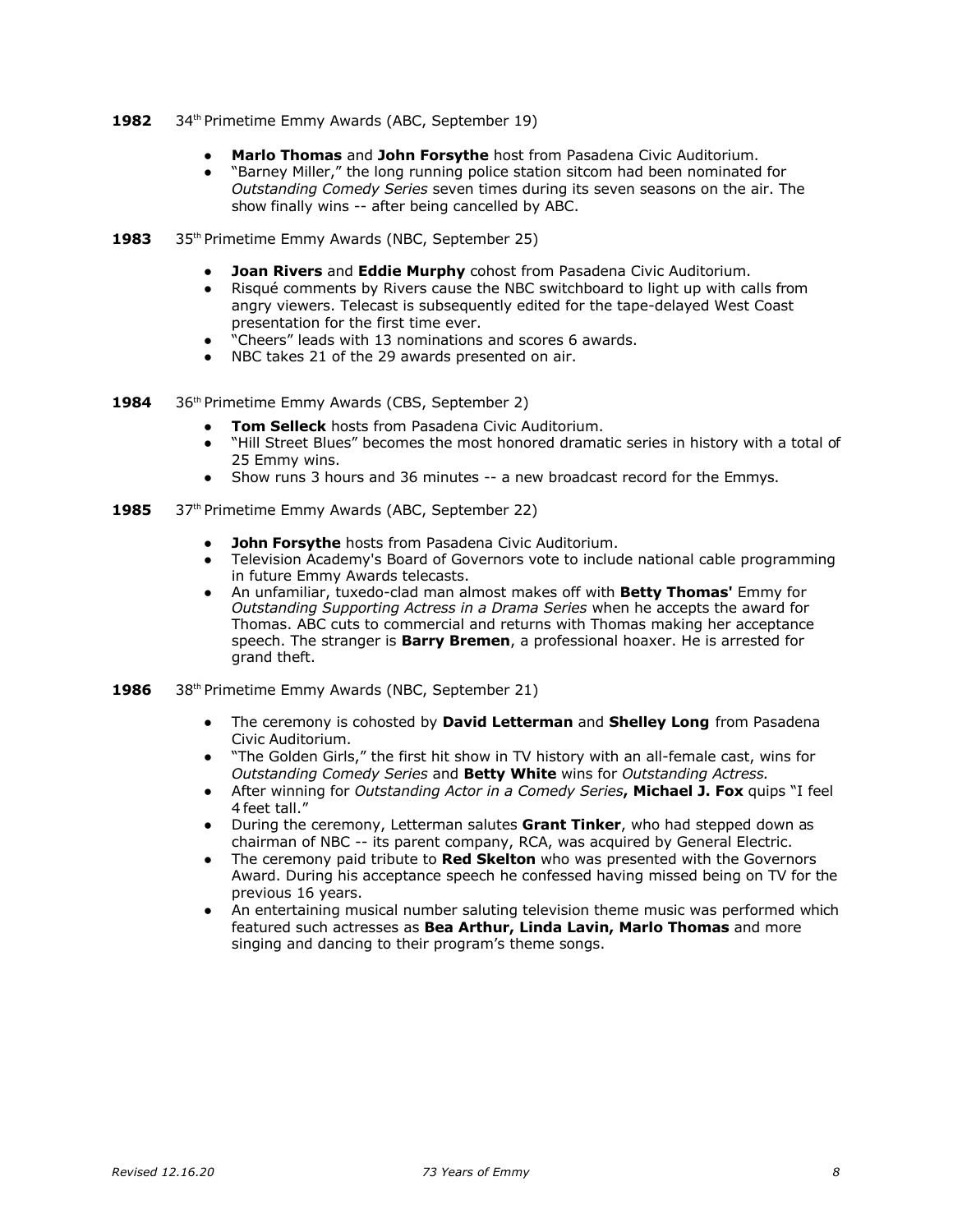- 1987 39<sup>th</sup> Primetime Emmy Awards (FOX, September 20)
	- **● Bruce Willis** emcees from Pasadena Civic Auditorium.
	- Fox Broadcasting lands a three-year contract to telecast the Emmys, which were telecast in rotation for more than 20 years on ABC, CBS and NBC. FOX outbids them with an offer of \$4.5 million to telecast the Emmys over a three-year period.
	- Changes to telecast include:
		- $\circ$  Recap of winners are added two-thirds into the show.<br>  $\circ$  Voiceovers note number of previous nominations and
			- Voiceovers note number of previous nominations and wins for each winner as they approached the stage.
			- o No time cap on acceptance speeches.
	- Sets a record set for the longest telecast, coming in 20 seconds short of four hours.
- **1988** 40<sup>th</sup> Primetime Emmy Awards (FOX, August 28, Pasadena Civic Auditorium)
	- "Saturday Night Live's" Lorne Michaels produces.
	- Show has no host or production numbers.<br>• Cable television now permitted to compete
	- Cable television now permitted to compete in the primetime honors.
	- Actress **Tracey Ullman** says the show is "the hippest Emmys I've ever seen."
	- Time cap on acceptance speeches reinstated.
	- "The Wonder Years" a mid-season comedy scores an upset victory in the *Outstanding Comedy Series* category.
- **1989** 41<sup>st</sup> Primetime Emmy Awards (FOX, September 17)
	- **John Larroquette** hosts from Pasadena Civic Auditorium
	- FOX Network finally wins four awards for the "Tracey Ullman Show."
	- **Candice Bergen** wins her first Emmy portraying Murphy Brown and quips "Dad, if you are watching, this is for you!" referencing her father, the late Edgar Bergen who had never won an Emmy, but had served as the Television Academy's first president.
	- **Lucille Ball** is honored with a posthumous Governors Award, presented by Bob Hope to Ball's husband, Gary Morton, who had been widowed in April.
- **1990** 42nd Primetime Emmy Awards (FOX, September 16)
	- **Candice Bergen**, **Jay Leno** and **Jane Pauley** hosts form the Pasadena Civic Auditorium.
	- Quirky "Twin Peaks" receives 14 nominations.
	- Cable breaks through with 10 Emmys 8 for HBO and 2 for Disney Channel.
	- FOX signs another three-year deal to broadcast the show.
- **1991** 43rd Primetime Emmy Awards (FOX, August 25)
	- Ceremony held in August instead of September as FOX attempts to avoid competing with new shows and season premieres on the major networks in September.
	- **Dennis Miller** emcees from the Pasadena Civic Auditorium.
	- FOX issues a public apology regarding comedian **Gilbert Gottfried's** off-color remarks after viewers jam the switchboard with irate calls.
	- The ceremony is the first televised event to feature red ribbons worn by those present in support of men, women and children living with HIV and AIDS. Producers ask **Jamie Lee Curtis** to explain the significance to viewers.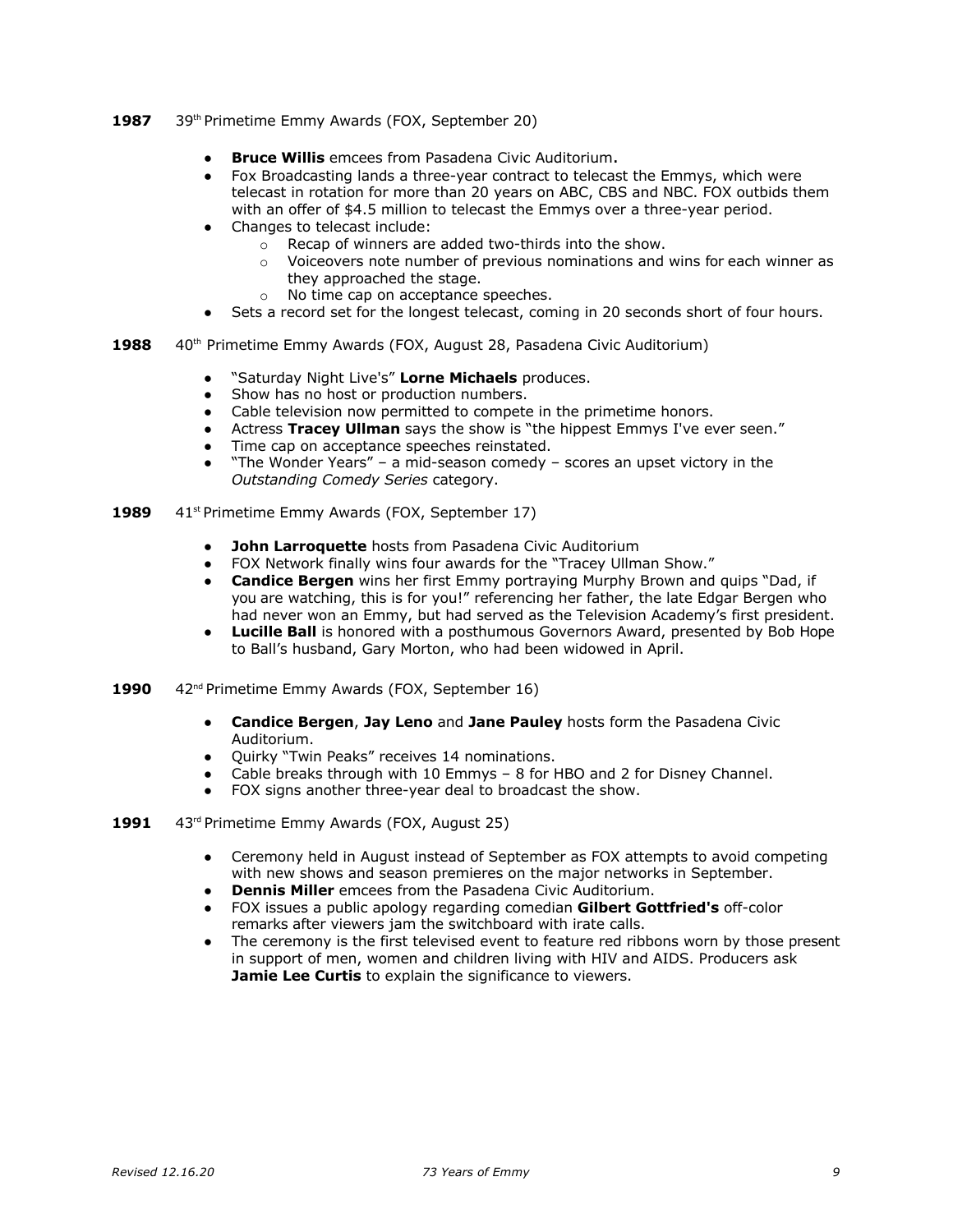- 1992 44<sup>th</sup> Primetime Emmy Awards (FOX, August 30)
	- **Dennis Miller** hosts from Pasadena Civic Auditorium.
	- "Murphy Brown" receives the Emmy for *Outstanding Comedy Series* after **Vice President Dan Quayle** publicly criticizes the fictitious character for having a baby out of wedlock.
	- Television Academy consolidates *Outstanding Guest Actor/Actress in a Drama* and *Comedy Series* into the *Outstanding Lead Actor/Actress* categories eliminating two award categories and allowing guest stars to participate in the televised portion of the awards rather than in the non-televised Creative Arts presentation.
	- Worldwide viewership grows to more than 300 million people in 30 countries including Russia and Japan for the first time.
- 1993 45<sup>th</sup> Primetime Emmy Awards (ABC, September 19)
	- **● Angela Lansbury** hosts from Pasadena Civic Auditorium.
	- After six consecutive years of Emmy telecasts on FOX the show is up for renewal. Television Academy leaders and executives from all four networks agree that show should be shared. But the licensing fee can't be agreed upon; Television Academy rejects rotating bid and gives the show to ABC for the next three years. Boycott by other three networks declared.
	- Television Academy leadership finally permits the cartoon hit "The Simpsons" to enter the competition for *Best Comedy Series*, but it isn't nominated.
	- HBO's "The Larry Sanders Show" becomes the first cable program ever nominated for *Best Comedy Series*.
	- HBO ties with ABC with 55 nominations. HBO wins 17 awards most for any network.
	- **Betty Thomas** becomes the first woman to receive a *Directing* Emmy for the HBO comedy "Dream On."
	- 27 awards are given out single presenters are used instead of twosomes and no song and dance numbers.
- **1994** 46th Primetime Emmy Awards (ABC, September 11)
	- **● Patricia Richardson** and **Ellen DeGeneres** co-host from Pasadena Civic Auditorium.
	- Rival networks drop boycott when ABC nixes its exclusive broadcast contract.
	- Television Academy confirms a new deal to rotate the Primetime Emmys among all four networks.
	- "NYPD Blue" enters with 26 nominations.
- 1995 47<sup>th</sup> Primetime Emmy Awards (FOX, September 10)
	- **Jason Alexander** and **Cybill Shepherd** host from Pasadena Civic Auditorium.
	- UPN and The WB emerge as two more broadcast networks.
	- Television Academy rewords its bylaws to honor programming carried on new distribution formats.
	- "ER" enters with 23 nominations.
	- New rules changes govern awards judging in two top categories. Nominees for *Outstanding Comedy* and *Drama series* now submit eight episodes to four different judging panels, instead of only one-wo sample episodes to one panel.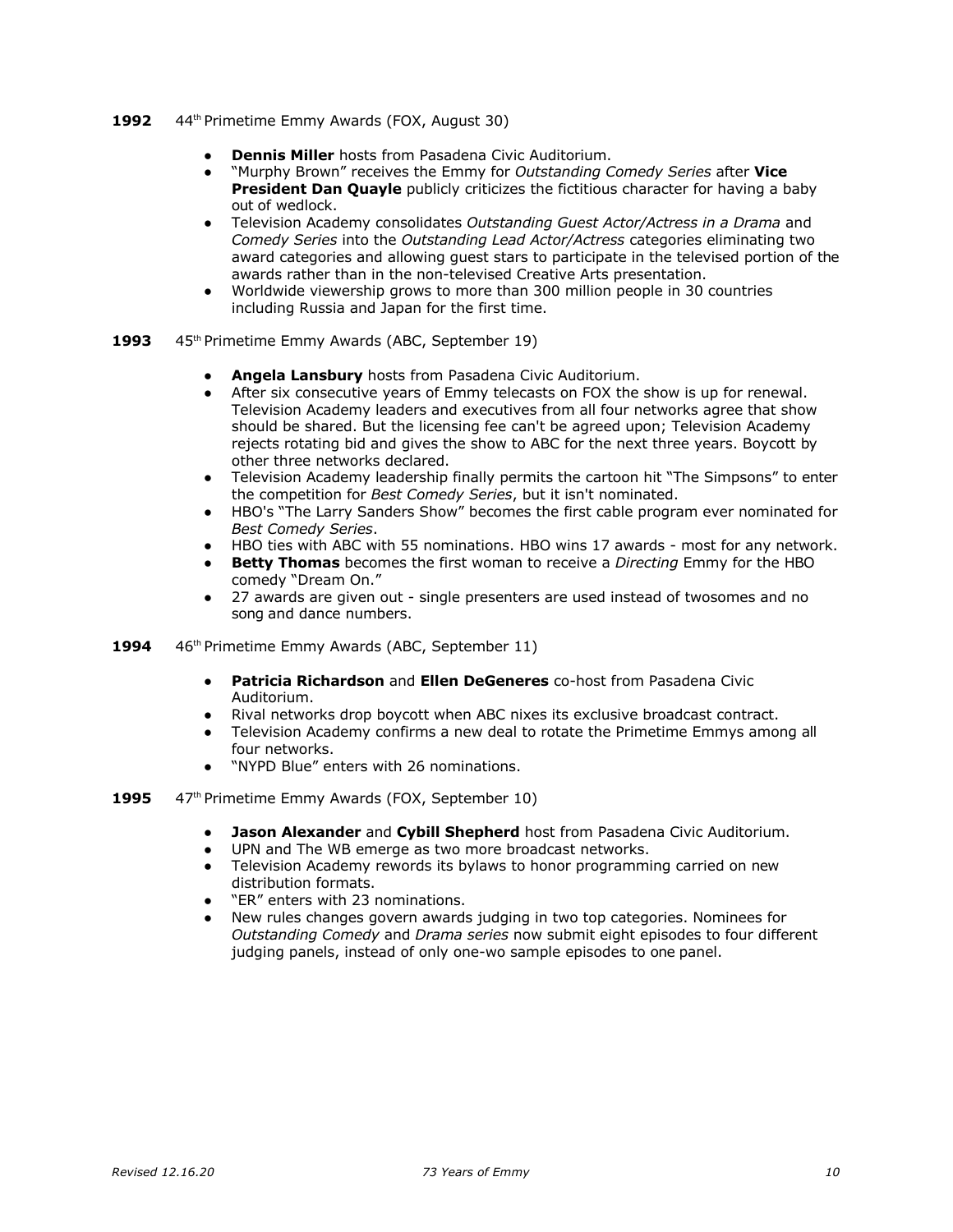- 1996 48<sup>th</sup> Primetime Emmy Awards (ABC, September 8)
	- **Paul Reiser**, **Oprah Winfrey** and **Michael J. Fox** share hosting duties from Pasadena Civic Auditorium.
	- Telecast introduces the President's Award, a new honor recognizing a program that best explores social, educational or medical issues and encourages and promotes changes that help society. Award goes to the American Movie Classic channel for "Blacklist: Hollywood on Trial." It is the cable network's first Emmy.
	- Telecast beams to 85 countries including, for the first time, most of Middle East.
- **1997** 49th Primetime Emmy Awards (CBS, September 14)
	- **Bryant Gumbel** hosts from Pasadena Civic Auditorium.
	- Television commercials are nominated for the first time since 1955. An HBO spot featuring monkeys mouthing lines from famous movies wins the award presented at the non-televised Creative Arts Awards.
	- "Law and Order" takes home *Best Drama Series* over favored "NYPD Blue."
	- **Ellen DeGeneres** is nominated for *Best Comedy Actress* for the special one-hour episode of "Ellen" in which she came out as a lesbian. It was the first depiction of homosexuality by a lead in primetime.
	- "The Simpsons" makes Emmy history as the biggest winner of the awards for *Outstanding Animated Program*, scoring its fourth victory in eight years.
- 1998 50<sup>th</sup> Primetime Emmy Awards (NBC, September 13 at The Shrine Auditorium; no host)
	- After 21 years at the 2,800 seat Pasadena Civic Auditorium, Emmy moves to the 6,000 seat Shrine Auditorium in honor of the 50<sup>th</sup> Anniversary Gala.
	- "Frasier" marks the first half-century of the Primetime Emmy Awards by rewriting the record book and winning 5 *Comedy Series* Emmys consecutively.
	- After **Camryn Manheim** wins the Emmy *for Best Supporting Actress*, she thrusts it over her head and shouts, "This is for all the fat girls."
	- The President's Award is eliminated.
- **1999** 51<sup>st</sup> Primetime Emmy Awards (FOX, September 12)
	- **● Jenna Elfman** and **David Hyde Pierce** host from The Shrine Auditorium.
	- **David E. Kelley** makes Emmy history with same year wins for *Outstanding Comedy* ("Ally McBeal") and *Outstanding Drama Series* ("The Practice") in the same year.
	- "Ally McBeal" has first-ever hour-long series win in the *Outstanding Comedy* category.
	- HBO's "The Sopranos" is the first cable series ever nominated for *Outstanding Drama*.
- **2000** 52nd Primetime Emmy Awards (ABC, September 10)
	- **Garry Shandling** hosts from The Shrine Auditorium.
	- Television Academy changes voting system with the organization of blue ribbon panel judging at home for final round voting.
	- NBC goes in with a record 97 nominations for any single network.
- **2001** 53rd Primetime Emmy Awards (CBS, November 4)
	- Original September 16 telecast from the Shrine Auditorium postponed due to **September 11 terrorist attacks**; rescheduled October 7 telecast postponed due to U.S. invasion of Afghanistan.
	- Executive Producer **Don Mischer** leaves the show in October, due to production commitments for the 2002 Winter Olympics Opening Ceremonies.
	- The November 4 telecast moves to the Shubert Theatre in Los Angeles, is produced by **Gary Smith,** and **Ellen DeGeneres** hosts a landmark show.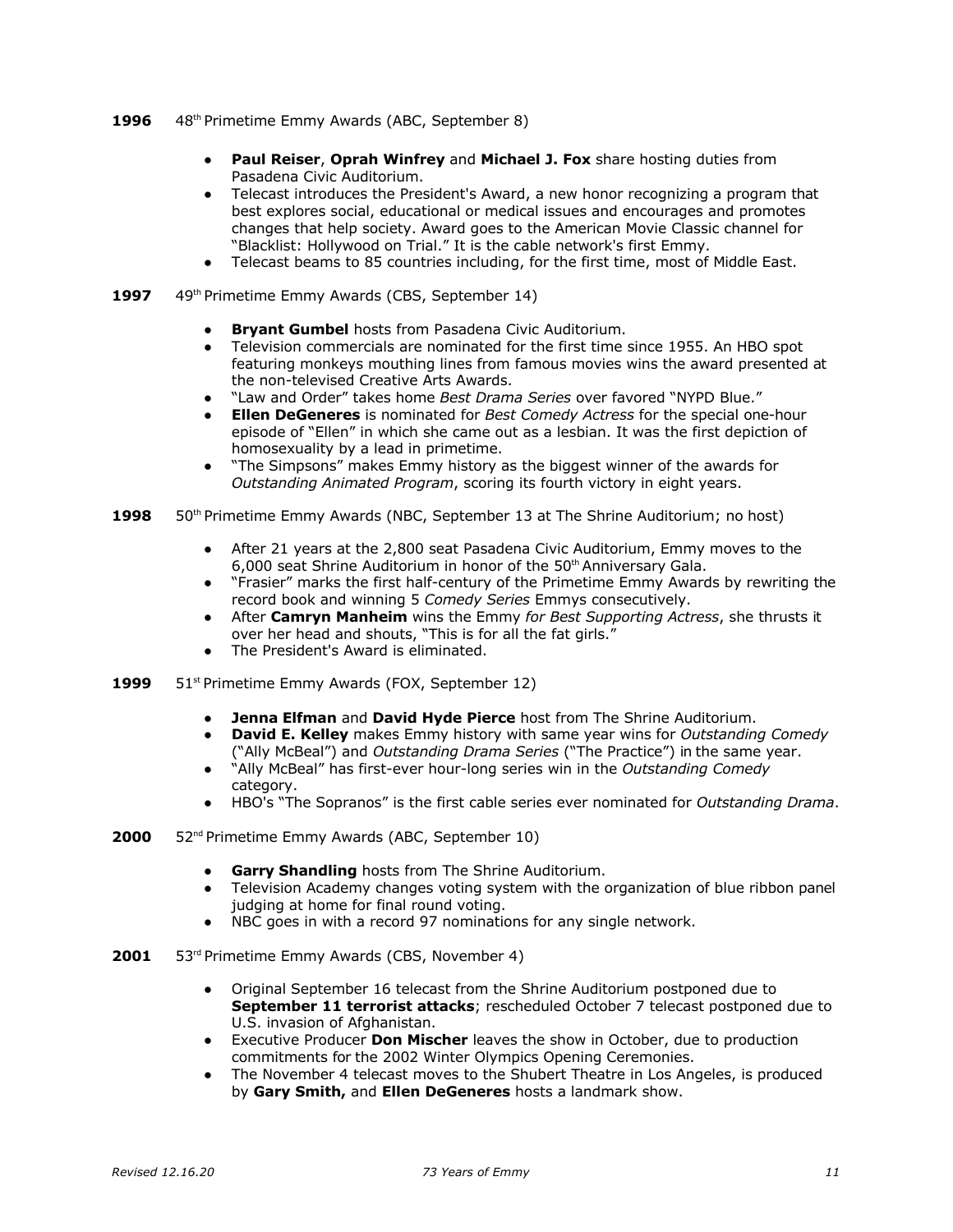- 2002 54<sup>th</sup> Primetime Emmy Awards (NBC, September 22)
	- Television Academy strikes ground-breaking, eight-year licensing deal with the four networks raising the licensing fee to \$5.5 million for each of the first four years and \$7.5 million for each of the next four.
	- **Conan O'Brien** hosts from The Shrine Auditorium.
	- For the first time, the Creative Arts Awards are televised as a two-hour special on E! Entertainment Television.
	- **Oprah Winfrey** receives the first Bob Hope Humanitarian Award.
- **2003** 55th Primetime Emmy Awards (FOX, September 21)
	- Telecast forgoes use of traditional host(s) and features 11 top comics who emcee the evening from The Shrine Auditorium.
	- **Bill Cosby** is the recipient of the prestigious Bob Hope Humanitarian Award.
- **2004** 56th Primetime Emmy Awards (ABC, September 22)
	- **●** Hosted by **Garry Shandling** at The Shrine Auditorium.
	- Nominees include more crossovers from the motion picture industry than ever before: **Meryl Streep, Al Pacino, Sharon Stone, Emma Thompson, Glenn Close, Helen Mirren, Judy Davis, Antonio Banderas, Steve Buscemi, William H. Macy, Julie Andrews, Anne Heche, Anjelica Huston** and **Mary Louise Parker** are all nominated for an Emmy Award.
	- **Danny Thomas** posthumously receives the Bob Hope Humanitarian Award.
- **2005** 57th Primetime Emmy Awards (CBS, September 19)
	- **●** Hosted by **Ellen DeGeneres** at The Shrine Auditorium.
	- Emmy telecast debuts "Emmy Idol" -- a contest in tribute to television's favorite theme songs with a duet by **Donald Trump & Megan Mullally** ("Green Acres"), **Kristen Bell** ("Fame"), **Gary Dourdan & Macy Gray** ("Movin' On Up" from "The Jeffersons")**, William Shatner & Frederica von Stade** ("Star Trek"). Viewers vote for their favorite during the broadcast.
	- **David Letterman** pays special tribute to **Johnny Carson**, who had passed away January 23.
	- **Tom Brokaw** and **Dan Rather** pay tribute to colleague **Peter Jennings**, who passed away August 7, and commemorate the departure of all three newsmen from anchoring nightly network news on NBC, CBS and ABC.
- **2006** 58th Primetime Emmy Awards (NBC, August 27)
	- **●** Hosted by **Conan O'Brien** at The Shrine Auditorium.
	- Due to NBC's football schedule, the Emmy Awards air a month early in August for the first time in 14 years.
	- During a tribute to TV legend **Aaron Spelling,** who passed away June 23, the original "Charlie's Angels" – **Kate Jackson, Farrah Fawcett and Jaclyn Smith** -- reunite on the same stage.
- **2007** 59th Primetime Emmy Awards (FOX, September 16)
	- **●** Emceed by **Ryan Seacrest** at The Shrine Auditorium.
	- First time show is shot as "theatre in the round" with nominees sitting on stage.<br>• Tony Bennett and Christina Aquilera perform together on the classic "Stennir
	- **Tony Bennett** and **Christina Aguilera** perform together on the classic "Steppin' Out with My Baby."
	- "A Fond Farewell to the Sopranos" features a performance by the cast of the hit Broadway musical **Jersey Boys.**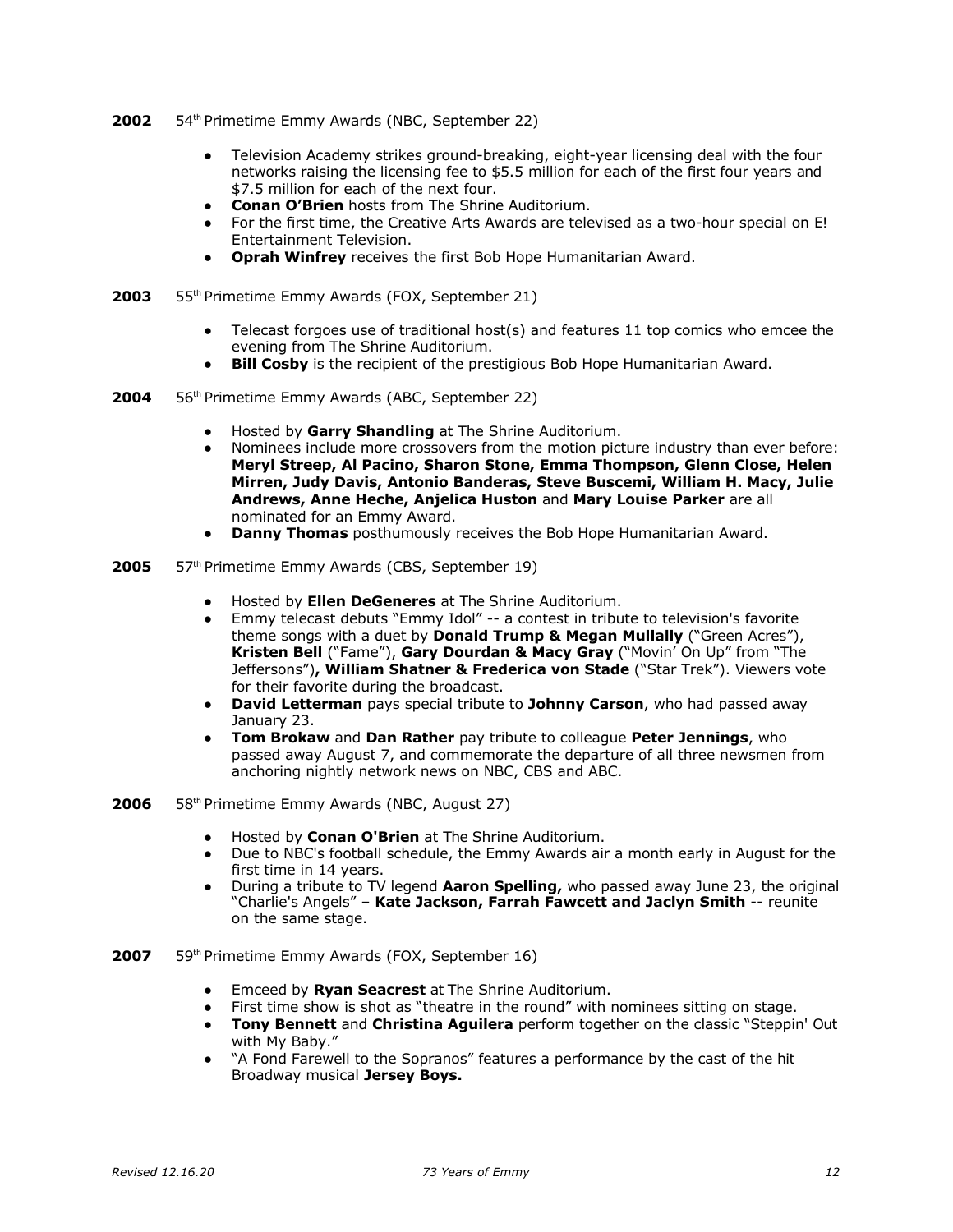#### **2008** 60th Primetime Emmy Awards (ABC, September 21)

- After nine years at the Shrine the Emmys move to the new Nokia Theatre L.A. LIVE
- **Oprah Winfrey** introduces show hosts -- the nominees for *Outstanding Reality Host* --
	- **Tom Bergeron, Heidi Klum, Howie Mandel, Jeff Probst** and **Ryan Seacrest.**
- **Lauren Conrad** from "The Hills" and **Christian Siriano** from "Project Runway" design gowns for the trophy girls.
- **Josh Groban** performs television's greatest theme songs.
- Iconic stars and sets from television's greatest shows are incorporated into the telecast – including **Mary Tyler Moore** and original "Laugh-In" cast members reuniting for the  $40<sup>th</sup>$  anniversary of the comedy variety classic.
- **2009** 61<sup>st</sup> Primetime Emmy Awards (CBS, September 20)
	- **Neil Patrick Harris** is the night's critically-acclaimed host, opening with an original number, "Put Down the Remote!" at the Nokia Theatre L.A. LIVE
	- Other music highlights include a live band on stage for the first time in years and **Sarah McLachlan** performing "I Will Remember You" during "In Memoriam" segment.
	- The number of nominees expands to six (6) each in *Outstanding Drama* and *Comedy Performers* and *Supporting Performers*, *Drama* and *Comedy Series*.
	- "Family Guy" becomes the first animated *Outstanding Comedy Series* nominee since "The Flintstones" nearly 50 years earlier.
	- **Executive Producer Don Mischer and team** are visible on the stage via a transparent production set-up.
- **2010** 62nd Primetime Emmy Awards (NBC, August 29)
	- **●** Hosted by **Jimmy Fallon** at the Nokia Theatre L.A. LIVE.
	- No more tape delayed telecast! The Emmys are telecast *live* coast-to-coast for the first time in over three decades.
	- **Jimmy Fallon** scores with a "Glee"-inspired opening number featuring Bruce Springsteen's "Born to Run," featuring **Tina Fey**, "Glee" cast members, **Jon Hamm, Betty White** and **Kate Gosselin** plus several musical spoofs throughout the show.
	- **George Clooney** is presented with the Bob Hope Humanitarian Award.
	- **Jewel** performs her original and previously unreleased song, "The Shape of You," for the "In Memoriam" segment.
	- Emmys.com and NBC.com premiere "Backstage LIVE" a second screen companion program to the telecast – a behind the scenes showcase featuring unique shots of **Jimmy Fallon, Executive Producer Don Mischer** and the evening's winners.
	- "Saturday Night Live" surpasses "ER" as the most nominated television show in Emmy history with 126 nominations as of 2010.
- **2011** 63rd Emmy Awards (FOX, September 18)
	- **●** Hosted by **Jane Lynch** at the Nokia Theatre L.A. LIVE.
	- The Emmys are again telecast *live* coast-to-coast and executive produced for the first time by **Mark Burnett**.
	- Host **Jane Lynch** opens with an original musical number featuring **Jon Hamm** and the cast of "Mad Men," **Nick Offerman, Jim Parsons** and the cast of "The Big Bang Theory," **Eric Dane, Randy Jackson** and more.
	- The **Canadian Tenors** perform "Hallelujah" during the In Memoriam package.
	- Mimicking a beauty pageant, *Lead Comedy Actress* nominees take the stage when announced, and present flowers and a tiara to first-time winner **Melissa McCarthy.**
	- Comedy music troupe **The Lonely Island** performs a medley of their hits "I Just Had Sex," "Three Way" and "Jack Sparrow" with **Michael Bolton** and **Akon.**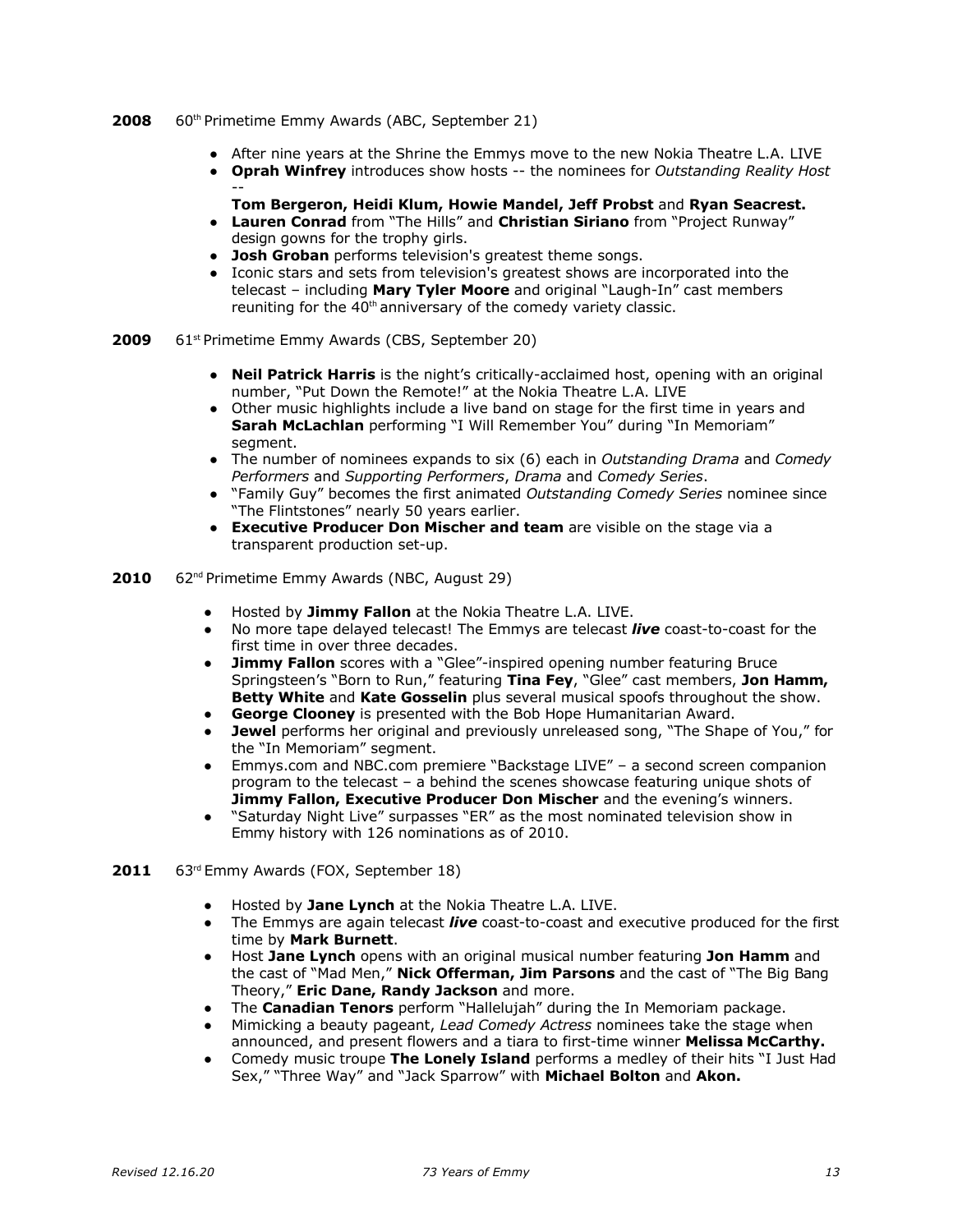- 2012 64<sup>th</sup> Emmy Awards (ABC, September 23)
	- **●** Hosted by **Jimmy Kimmel** at the Nokia Theatre L.A. LIVE.
	- **Live** coast-to-coast telecasting continues; the show open features a comedic video of **Jimmy Kimmel** preparing to host with cameos by **Kathy Bates, Connie Britton, Zooey Deschanel, Lena Dunham, Christina Hendricks** and **Mindy Kaling.**
	- Freshman drama "Homeland" wins *Outstanding Drama Series* and the series' **Claire Danes** and **Damian Lewis** win *Lead Actress* and *Actor in a Drama Series*.
	- **Kimmel** enlists **Tracy Morgan** and Twitter to play a trick on the television audience –during commercial break, everyone in the theatre Tweets that Morgan has passed out on stage, and the moment trends
	- **Ron Howard** pays tribute to the late **Andy Griffith.**
- 2013 65<sup>th</sup> Emmy Awards (CBS, September 22)
	- **Neil Patrick Harris** hosts at the Nokia Theatre L.A. LIVE.
	- *Live* telecasting is here to stay, with **Ken Ehrlich** executive producing.
	- **Robin Williams** eulogizes the great **Jonathan Winters**; **Michael J. Fox** fondly remembers **Gary David Goldberg**; **Edie Falco** pays tribute to **James Gandolfini**; **Jane Lynch** remembers the tragic loss of "Glee" cast mate **Cory Monteith.**
	- For the first time, a digital platform series (Netflix's "House of Cards") is nominated in the major series and performance categories.
	- **Elton John** performs a tribute to Liberace in support of "Behind the Candelabra," and **Michael Douglas** wins the Emmy for his role as the amazing showman.
	- First-time Emmy winners include **Jeff Daniels** ("The Newsroom"), "The Voice," "The Colbert Report," and "Breaking Bad."
	- Television's role in the historic events of 1963 is remembered as **Don Cheadle** recalls the assassination of President John F. Kennedy; **Carrie Underwood** performs "Yesterday" to commemorate the Beatles' debut on "The Ed Sullivan Show."
	- For the first time, the *Outstanding Choreography* Emmy is awarded on the telecast in tandem with an incredible dance performance by the nominees.
- 2014 66<sup>th</sup> Emmy Awards (NBC, August 25)
	- **●** Hosted by **Seth Meyers** at the Nokia Theatre L.A. LIVE, and **Don Mischer** returns to executive produce the live telecast.
	- **●** For the first time since 1976 (28th Emmy Awards), the Emmys are held on a Monday.
	- **Billy Crystal** presents a touching tribute to the late **Robin Williams**.
	- **●** The evening features a surprise performance by **Weird Al Yankovic** and **Andy Samberg** putting lyrics to some of television's most iconic theme music.
	- **● Uzo Aduba** is named *Outstanding Supporting Actress in a Drama Series* (Netflix's "Orange is the New Black").
	- **●** In its final season, "Breaking Bad" takes home the Emmy for *Outstanding Drama Series.*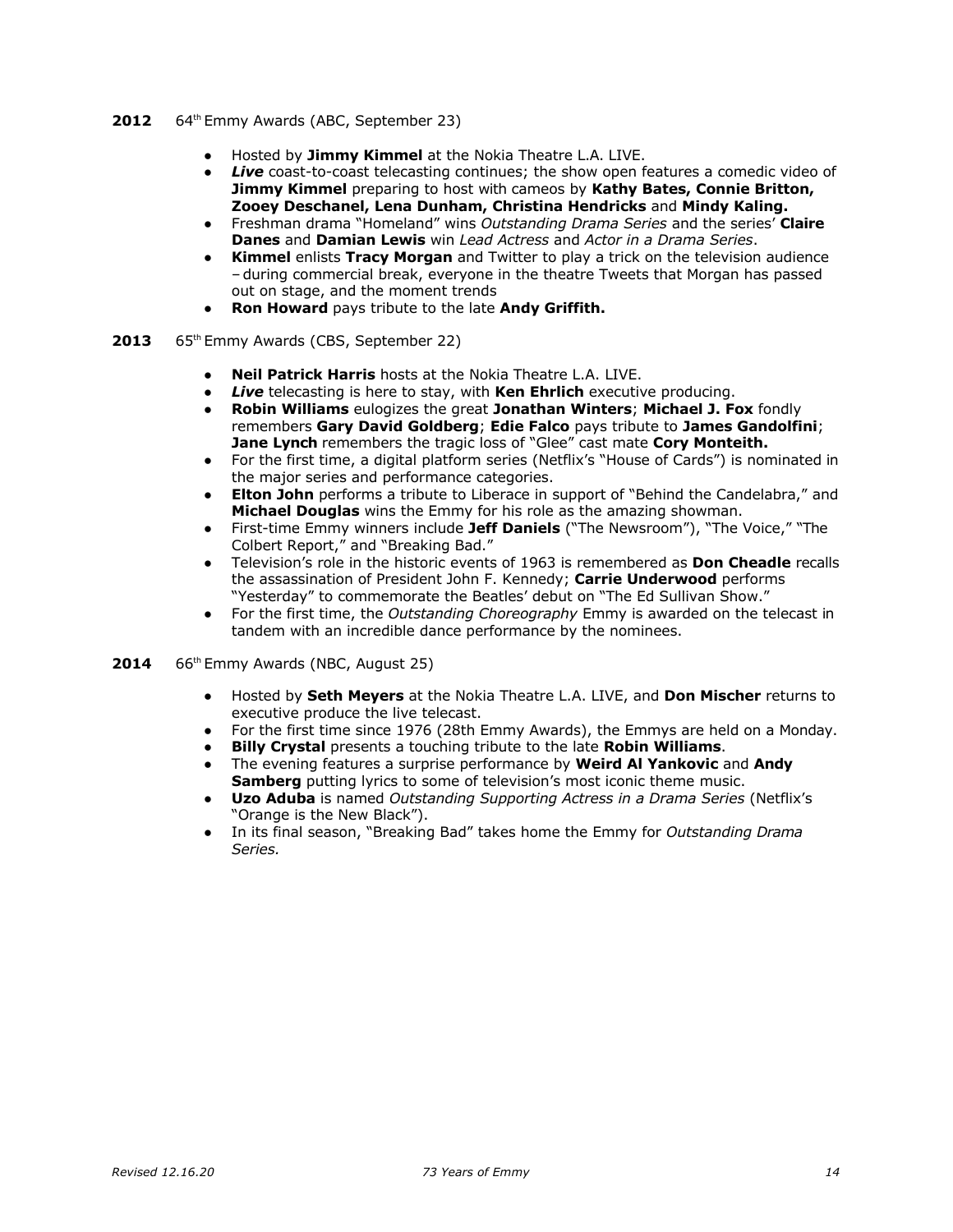### 2015 67<sup>th</sup> Emmy Awards (FOX, September 20)

- **●** Hosted by **Andy Samberg** at the renamed Microsoft Theater, L.A. LIVE.
- **● Viola Davis** makes history becoming the first Black woman to win *Outstanding Lead Actress in a Drama Series* for ABC's "How to Get Away with Murder."
- **●** African American actresses **Regina King** and **Uzo Aduba** also take top honors King as *Outstanding Supporting Actress in a Limited Series* (ABC's "American Crime"), and **Aduba** as *Outstanding Supporting Actress in a Drama Series* (Netflix's "Orange is the New Black").
- **● Jon Hamm** brings the audience to its feet when **Tina Fey** announces him as the *Outstanding Lead Actor in a Drama Series* for the final season of AMC's "Mad Men."
- **●** HBO sweeps the *Outstanding Drama, Comedy and Limited Series Program* categories with **"Game of Thrones," "Veep"** and **"Olive Kitteridge."**
- **●** Amazon Prime's "Transparent" breaks new ground for the transgender community, and Emmys go home with the series' executive producer **Jill Soloway** for directing, and **Jeffrey Tambor** as *Outstanding Actor in a Comedy Series* for his portrayal of transgender Maura Pfefferman.
- **2016** 68th Emmy Awards (ABC, September 18)
	- **●** Hosted by **Jimmy Kimmel** at the Microsoft Theater, L.A. LIVE.
	- The live telecast is preceded by **two** Creative Arts Emmy Awards, Sept. 10 & 11, which air Saturday, Sept. 17 on FXX.
	- The pre-telecast performance of "Uptown Funk" by **Millie Bobby Brown, Caleb McLaughlin** and **Gaten Matarazzo** from Netflix's summer series "Stranger Things" becomes a viral sensation.
	- **Rami Malek** (USA's "Mr. Robot") and **Tatiana Maslany** (BBC America's "Orphan Black") provide unexpected and exciting wins -- *Outstanding Lead Actor* and *Outstanding Lead Actress in a Drama Series*.
	- Accepting her fifth consecutive Emmy as *Outstanding Lead Actress in a Comedy Series* (as "VEEP's" Selina Meyer) **Julia Louis-Dreyfus** says the show feels "… like a sobering documentary," and pays tribute to her recently deceased father.
	- "The People v. O.J. Simpson: American Crime Story" receives nine Emmys over the Creative Arts and Primetime telecast, including *Outstanding Limited Series*, **Sarah Paulson** as *Outstanding Lead Actress in a Limited Series or Movie*, **Courtney B. Vance** as *Lead Actor in a Limited Series or Movie* and **Sterling K. Brown** as *Supporting Actor in a Limited Series or Movie*.
	- "Game of Thrones" receives 12 Emmys over the three Emmy Awards nights, including a second consecutive *Outstanding Drama Series* trophy, exceeding "Frasier's" record-setting 37 Emmys to become the record-holder for most Emmys won by a single program (38).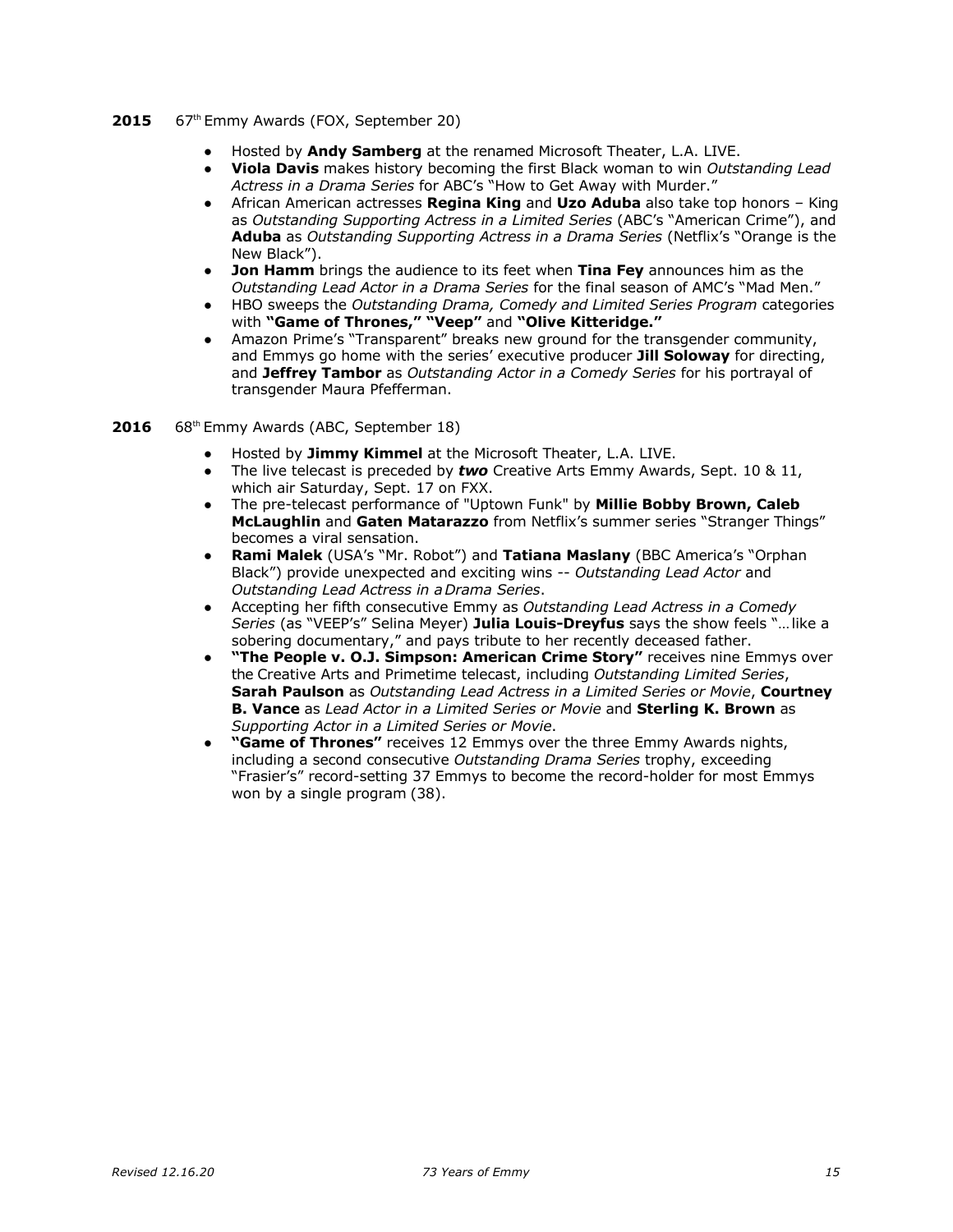- **2017** 69th Emmy Awards (CBS, September 17)
	- Hosted by **Steven Colbert** at the Microsoft Theater, L.A. LIVE, the show is executive produced by **Glenn Weiss** and **Ricky Kirshner** of White Cherry; they deliver a telecast celebrating inclusion and the power of women.
	- **Colbert's** opening musical number, "The World's A Little Better on TV," features a chorus line of "handmaids" of both sexes; his monologue includes the surprise appearance of former White House Press Secretary **Sean Spicer.**
	- Hulu is the first streaming service to capture *Outstanding Drama Series*, with "The Handmaid's Tale" adapted from Margaret Atwood's dystopian novel. Cast members **Elisabeth Moss, Ann Dowd** and **Alexis Bledel** are first-time Emmy winners for their lead, supporting and guest performances in the series.
	- "Big Little Lies," HBO's domestic abuse drama produced by Reese Witherspoon and **Nicole Kidman** takes home eight Emmys, including *Outstanding Limited Series*, *Outstanding Actress in a Limited Series* (**Kidman**), *Supporting Actor* (**Alexander Skarsgård**) and *Supporting Actress* (**Laura Dern**).
	- **Lena Waithe** becomes the second Black woman to win the Emmy for *Outstanding Comedy Writing* for her work on "Master of None." (The first was **Linda Morris** for "Frasier" in 1994, 1995 and 1996.)
	- **Donald Glover** wins two Emmys **–** *Outstanding Lead Actor in a Comedy Series* and *Outstanding Directing for a Comedy –* for "Atlanta."
- 2018 70<sup>th</sup> Emmy Awards (NBC, September 17)
	- **●** Emmy-winning "SNL" producer **Lorne Michaels** executive produces the show he last produced in 1988. **Michael Che** and **Colin Jost** host at the Microsoft Theater, L.A. LIVE.
	- While accepting the Emmy for *Outstanding Directing for a Variety Special* for that year's Academy Awards telecast, **Glenn Weiss** stops the show when he proposes marriage to Jan Svendsen, and the audience cheers them on.
	- "The Marvelous Mrs. Maisel" sweeps the Comedy Series categories with Emmys for *Outstanding Comedy*, *Outstanding Lead Actress* (**Rachel Brosnahan**) and *Supporting Actress* (**Alex Borstein**) as well as *Outstanding Directing* and W*riting.*
	- After being absent from the 2017 TV season, "Game of Thrones" returns to win *Outstanding Drama Series*, **Peter Dinklage** wins his third Emmy as *Outstanding Supporting Actor in a Drama,* for a total of nine Emmys including seven Creative Arts Emmys awarded the prior weekend.

### 2019 71<sup>st</sup> Emmy Awards (FOX, September 22)

- **●** A "no-host" Emmys is produced by two production entities: Don Mischer Productions and Done + Dusted at the Microsoft Theater, L.A. Live.
- **● Phoebe Waller Bridge** wins three Emmys for "Fleabag" *Outstanding Lead Comedy Actress, Outstanding Comedy Writing* and *Outstanding Comedy Series* – and a fourth Emmy for *Outstanding Drama Writing* for "Killing Eve."
- **●** For the first time, two programs originating from the U.K. win two of the three major awards: "Fleabag" and "Chernobyl" (*Outstanding Limited Series).*
- **● Billy Porter** makes history as the first Black gay man to win *Outstanding Lead Actor in a Drama* for "Pose."
- **●** Relative newcomer **Jharrel Jerome** is named of *Outstanding Lead Actor in a Limited Series or Movie* for his role in Ava DuVernay's "When They See Us."
- **● "Game of Thrones"** is named Outstanding Drama Series and receives a total of 12 Emmy wins in its final season; **Peter Dinklage** receives his fourth Emmy for the series, the most individual wins ever for *Outstanding Supporting Actor in a Drama Series*.
- **●** At the Creative Arts Emmys, **Norman Lear** becomes the oldest (96 years) Emmy winner for his Variety Special, "Live in Front of a Studio Audience: Norman Lear's All in the Family and The Jeffersons."